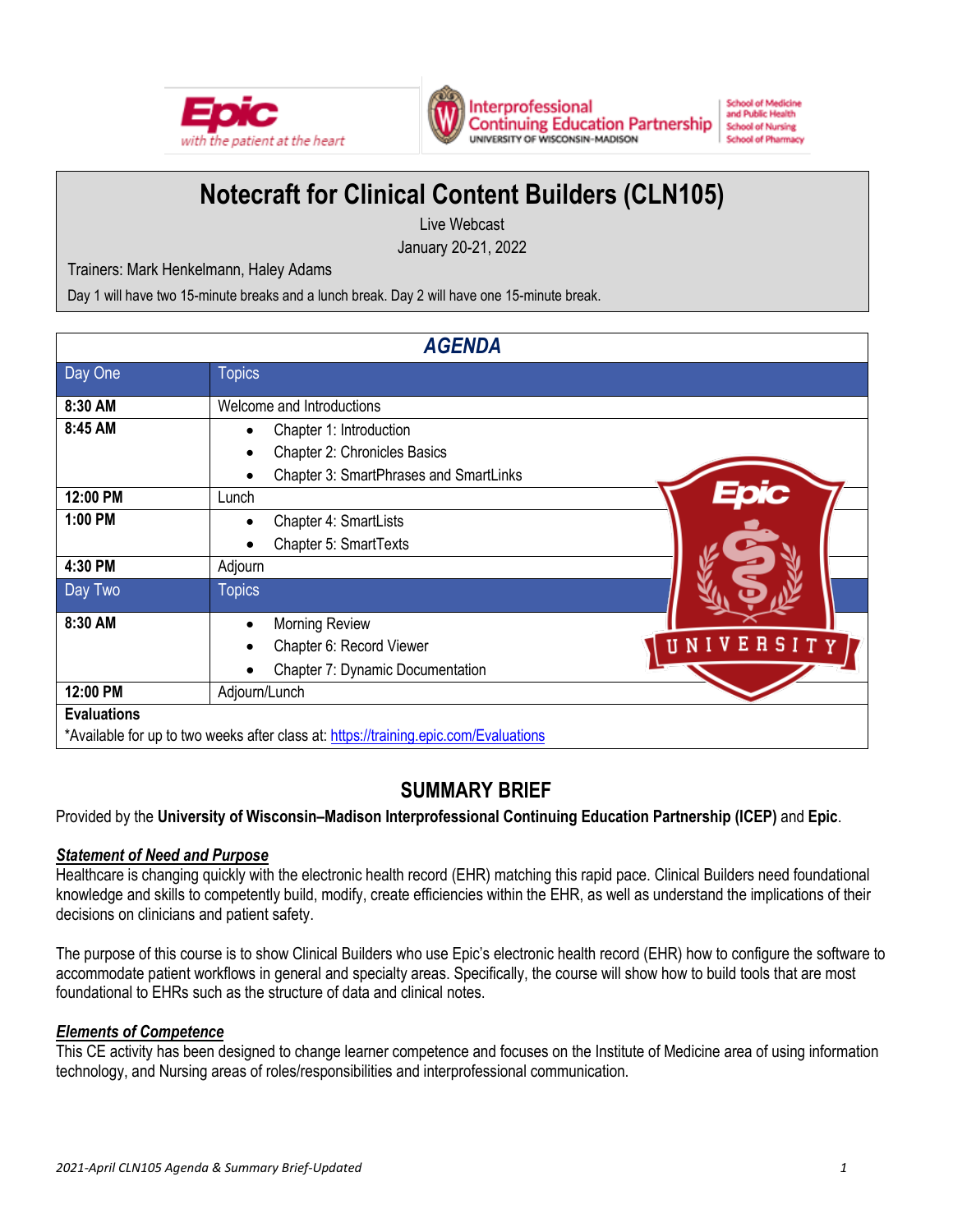# *Intended Audience*

This course is intended for Clinical Builders in general and specialty practice areas who are using Epic's EHR in their daily workflow.

#### *Learning Objectives*

Following this training, learners will be able to:

- Describe the variety of tools available to document in the EMR and how to evaluate which tool is best for which clinical need.
- Build and modify SmartPhrases, SmartLinks, SmartLists, and SmartTexts.
- Apply CER rules in combination with standard documentation tools to create a dynamic documentation experience for the user.

#### *Accreditation Statement*



In support of improving patient care, this activity has been planned and implemented by the University of Wisconsin–Madison ICEP and Epic. The University of Wisconsin–Madison ICEP is jointly accredited by the Accreditation Council for Continuing Medical Education (ACCME), the Accreditation Council for Pharmacy Education (ACPE), and the American Nurses Credentialing Center (ANCC), to provide continuing education for the healthcare team

# *Credit Designation Statements*

#### **American Nurses Credentialing Center (ANCC)**

The University of Wisconsin–Madison ICEP designates this live activity for a maximum of **9.25** ANCC contact hours.

#### **Continuing Education Units (CEUs)**

The University of Wisconsin–Madison ICEP, as a member of the University Professional & Continuing Education Association (UPCEA), authorizes this program for **.925** CEUs or **9.25** hours.

#### *Policy on Disclosure*

It is the policy of the University of Wisconsin–Madison Interprofessional Continuing Education Partnership (ICEP) that the faculty, authors, planners, and other persons who may influence content of this continuing education (CE) activity disclose all relevant financial relationships with *ineligible companies*\* in order to allow CE staff to identify and resolve any potential conflicts of interest. Faculty must also disclose any planned discussion of unlabeled/unapproved uses of drugs or devices during their presentation. For this educational activity all conflicts of interest have been resolved and detailed disclosures are listed on page three.

*\*The ACCME defines an ineligible company are those whose primary business is producing, marketing, selling, re-selling, or distributing healthcare products used by or on patients. The ACCME does not consider providers of clinical service directly to patients to be ineligible company.*